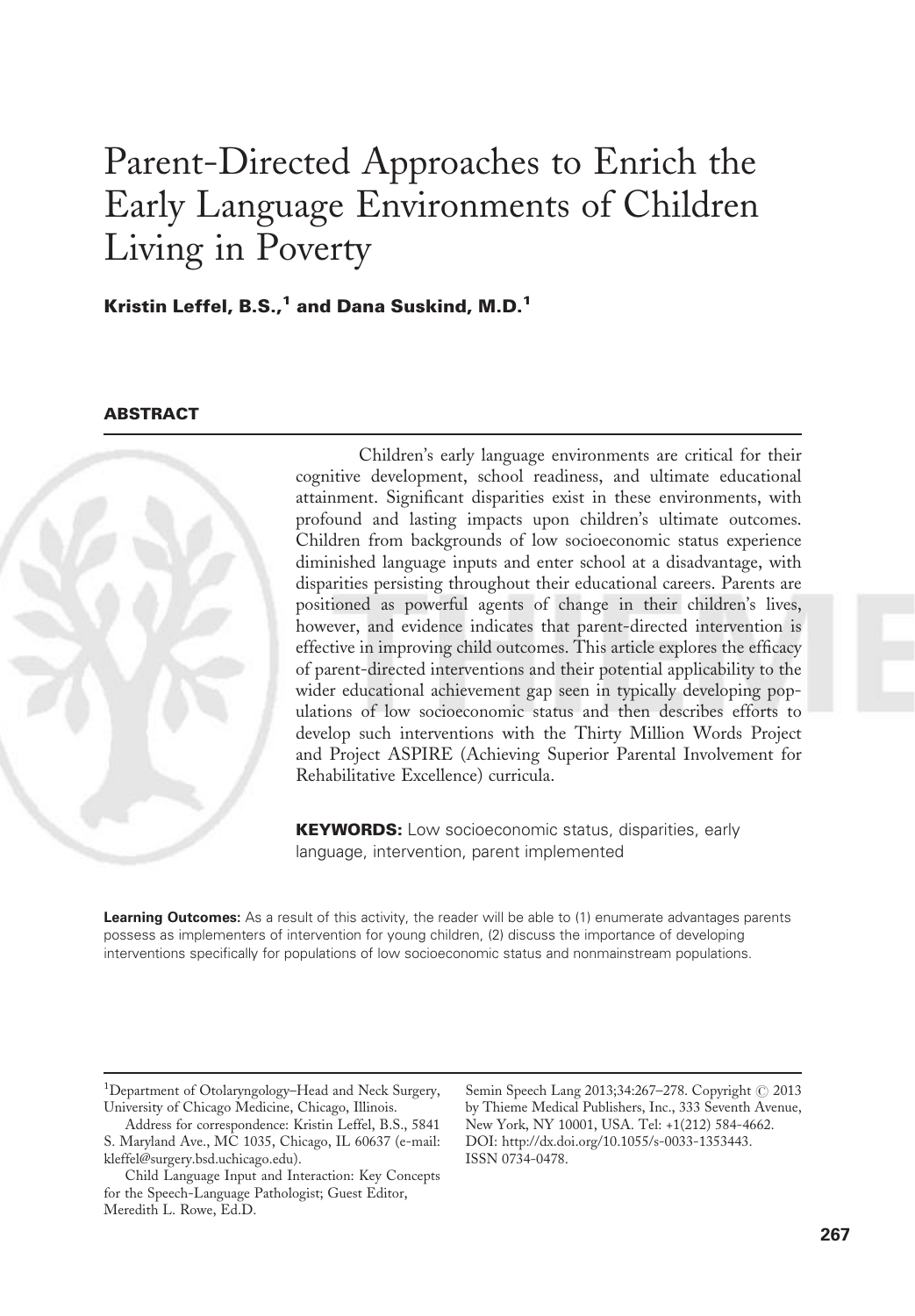Early language environments are foundational for children's language and cognitive development, profoundly impacting school preparedness and ultimate outcomes. Significant disparities exist in children's early language environments, both in the quantity and quality of language they hear from their parents.<sup>1</sup> Though disparities are noted elsewhere, perhaps the most profound fall along socioeconomic lines, serving as a precursor to the staggering achievement gap seen throughout the academic careers of children from low socioeconomic status (SES). Parent-directed intervention can be useful in enhancing the early language environments of young children, particularly those from backgrounds of low SES. This article will discuss the strengths of parent-directed interventions for enhancing children's early language environments and the importance of interventions specifically for families from backgrounds of low SES and other nonmainstream backgrounds. We will then explore our efforts for developing such interventions with the Thirty Million Words Program and Project ASPIRE (Achieving Superior Parental Involvement for Rehabilitative Excellence).

# IMPORTANCE OF EARLY LANGUAGE ENVIRONMENTS

Children's early language environments profoundly impact their ultimate life-course trajectories, affecting not only their linguistic development but also their educational attainment and cognitive outcomes.<sup>1-7</sup> Hart and Risley's foundational study demonstrated a significant correlation between the number of words a child hears and his or her IQ and later educational attainment.<sup>1</sup> Yet it is not merely the quantity of words that matters: a substantial body of research indicates that the qualitative aspects of parent language also significantly affect child development and outcomes, including complexity of speech, responsive caregiving, and adult-child interaction.<sup>8-14</sup> This research clearly shows that a qualitatively and quantitatively rich early language environment is critical for a child to reach not only his or her linguistic potential but ultimate life-course potential as well.

# DISPARITIES IN EARLY LANGUAGE ENVIRONMENTS

Significant disparities exist in children's early language environments, with equally significant lifelong consequences. An early language environment lacking rich and abundant language input, lexical complexity, joint attention, and reciprocity contributes to diminished child language outcomes, which includes smaller vocabularies and weaker narrative and preliteracy skills.<sup>1,9,15–17</sup> This disparity in language input occurs in children with speech and language delay, children with intellectual or developmental disabilities such as autism spectrum disorder, children with hearing loss, and, most robustly, children born into poverty.<sup>9,17-23</sup>

In their landmark work, Hart and Risley<sup>1</sup> demonstrated a significant inequity in parent language input: by age 3, children from families of low SES heard over 30 million fewer words than children from families who were of high SES. And the difference was not purely quantitative: the children from families of low SES heard fewer unique words and more prohibitions than the children from homes of high SES. As a result, significant vocabulary disparities emerged between the children from homes of low and high SES by 16 months of age. These disparities widened substantially until at preschool entry the children of low SES from language-deprived homes presented with half the vocabularies of their peers of high SES.<sup>1</sup> The inequities noted persisted, with the children from austere early language environments having smaller vocabularies and weaker reading skills in the third grade.<sup>1</sup> Huttenlocher et al described a parallel SES gap in the diversity of words spoken and syntactical structures produced by parents and their children, with reduced lexical diversity among parents of low SES and corresponding reduced vocabularies in their children.<sup>15</sup>

This gap in linguistic input mirrors an academic achievement gap that is evident the first day of school and persists throughout the educational careers of children from low and into adulthood.<sup>4</sup> Fewer than half of children of low SES in the United States enter kindergarten at grade level, compared with 75% of children from homes of middle and high SES.<sup>24</sup> The deficit does not improve with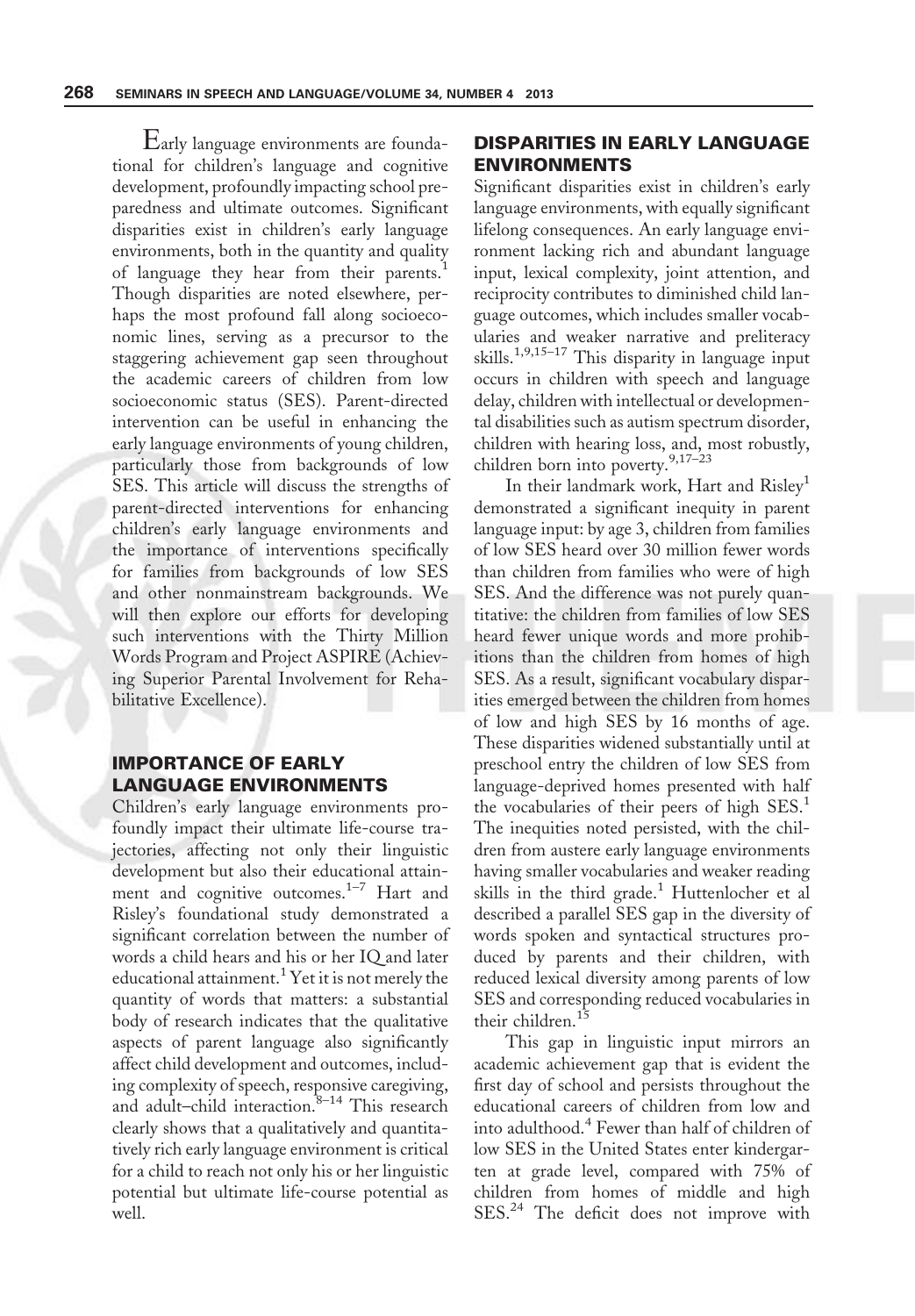time: at least 79% of black and Latino public school students, who are disproportionately impoverished, perform below grade level in math and reading in 4th, 8th, and 12th grades, compared with 60% of public school students overall.<sup>25</sup> High school and college graduation rates for black and Latino students remain substantially lower than those of their white peers, with profound potential economic ramifications for individuals with diminished educational attainment.<sup>25</sup>

### PARENT-DIRECTED PROGRAMS

Parent linguistic input lies at the heart of the problem; yet it also lies at the heart of the answer. Studies have demonstrated that the relationship between parent SES and childdirected speech is mediated by maternal knowledge of child development; $^{21}$  therefore it stands to reason that addressing parent knowledge through intervention can impact parent language input and potentially impact children's school preparedness and eventual school outcomes. Given the critical effect parents have on children's early language environments, parents are well poised as the prime agents of delivering language support and enhancement.<sup>26</sup> Much can be gleaned from the traditional parentdirected interventional approaches used in speech and language therapy. Parents have frequent and extensive contact with their children; can implement therapies more often, for longer periods of time, and in the natural home setting; and are motivated to help their children. These traits, often coveted in a clinical therapy setting, benefit a parent-directed, home therapy approach to intervention and remove the challenges of generalization of skills from clinical to home environment settings.<sup>26</sup> It is for this reason that parent-directed approaches are at the core of many interventions for speech and language delays and for the federal early intervention program for young children with disabilities.<sup>27</sup>

There is a robust literature documenting the positive effects of parent interventions for children with speech and language delays,23,28–32 which gives promise and insight for improving the language environment of typically developing children in households of low SES. In a meta-analysis of 18 studies of parent-implemented language interventions, Roberts and Kaiser found parent-implemented language interventions to have positive, significant effects on children's expressive and receptive vocabulary and language skills, rate of communication, and expressive morphosyntax.<sup>23</sup> Though intervention approaches and populations assessed varied, Roberts and Kaiser found parents to successfully implement language interventions with their children with relatively modest training, positively affecting children's language outcomes.<sup>23</sup> Most intervention approaches assessed by Roberts and Kaiser focused on broad social communication, striving to address the type and amount of parent input by incorporating linguistic strategies for integration in daily routines. Parents receiving intervention were found to be more responsive and to use more language models, both of which are positive parent–child interaction styles facilitative for child language development.<sup>23</sup>

Perhaps the most well-known parent-directed intervention for children with language delays/disorders is the Hanen Centre's It Takes Two to Talk. The It Takes Two to Talk intervention is administered through trained speech-language pathologists to parents so that skills learned by parents can be implemented with children in the natural home environment.<sup>33</sup> The naturalistic intervention approach emphasizes joint attention, conversational turn elicitation and facilitation, modeling, and expansion as critical skills to incorporate in daily behaviors.<sup>33</sup> Assessments have found the intervention to increase maternal responsiveness, decrease maternal directiveness, increase children's turn-taking ability, and make maternal– child interactions longer, more balanced, and more frequent.33,34 Maternal gains maintained over a 4-month postintervention follow-up in one assessment.<sup>34</sup>

Though the interventions mentioned above were developed for children with diagnosed speech and language delays, their broader applicability to addressing the educational achievement gap must be considered. With so much of the educational attainment disparity stemming from early language environments, the basic tenants of language input and interactional enhancement found in early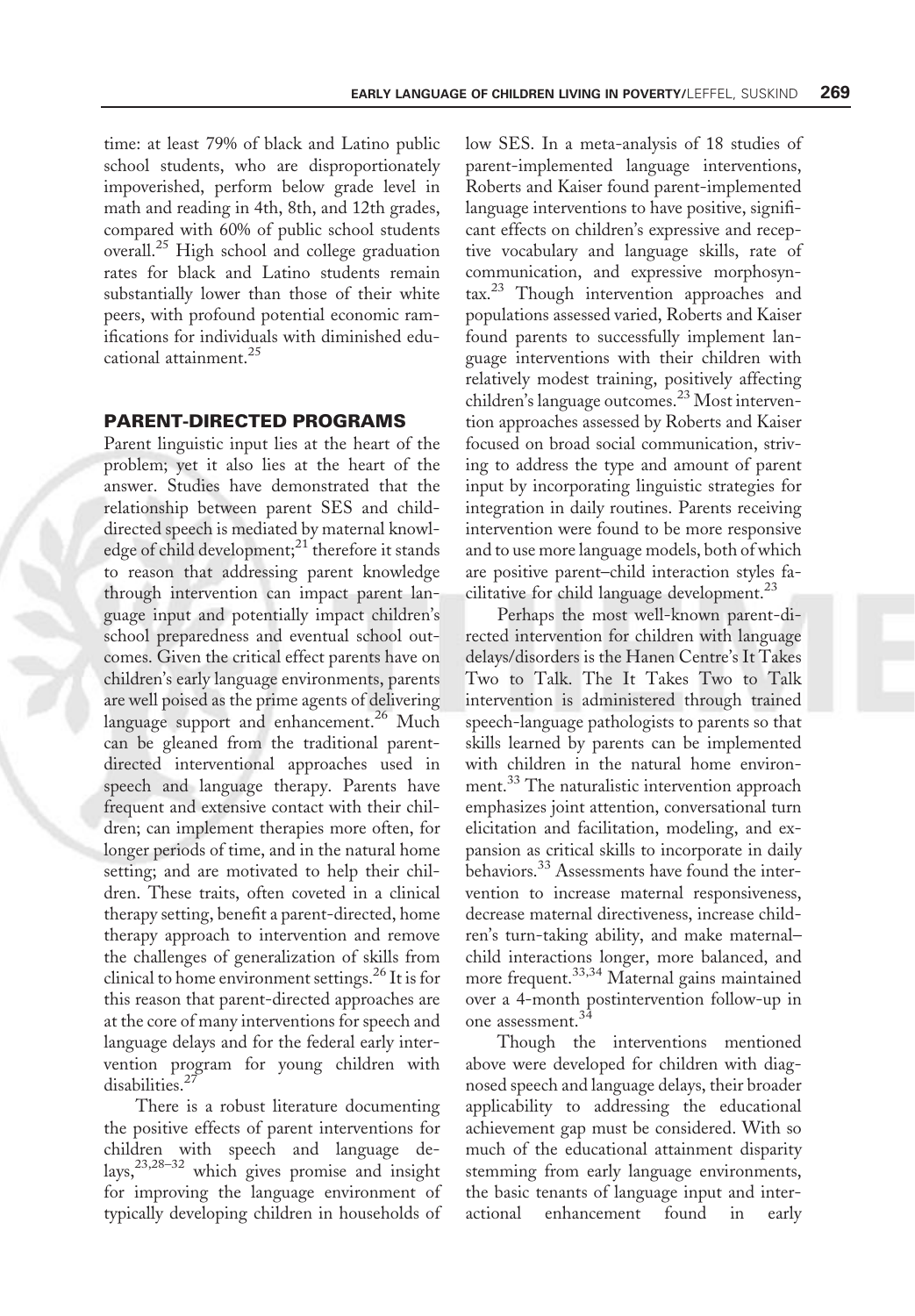interventions stand to offer great benefit to typically developing children as well.

# IMPORTANCE OF DEVELOPING INTERVENTIONS FOR POPULATIONS OF LOW SES AND NONMAINSTREAM POPULATIONS

The strength of the Hanen Centre's intervention and the evidence in Roberts and Kaiser's analysis lend strong support to parent-implemented interventions as successful tools not only in improving outcomes for children with speech and language delays, but also potentially to improve school readiness in typically developing children. However, a significant limitation that cannot be overlooked is that the majority of parent-directed interventions tend to attract and be implemented with predominantly middle SES parents, $^{26}$  thus greatly limiting generalizability of the results of its assessments to populations of low SES and diverse populations. Little research exists on the applicability of Hanen's It Takes Two to Talk to culturally diverse demographics despite its wide use with Euro-American populations.<sup>35</sup> This lack of evidence for intervention generalizability with populations of low SES and culturally diverse populations is rather common: only two of the 18 studies assessed by Roberts and Kaiser included participants of lower SES in study samples.<sup>23</sup> This limited sampling leaves it unclear whether the success seen with parent-implemented interventions would be more widely applicable to families of other social and cultural contexts, particularly families of lower SES and from diverse cultural backgrounds.<sup>23</sup>

The critical importance of developing and assessing interventions for these underserved families of low SES cannot be overstated. Low SES and its incumbent elements of low education, income, and less prestigious occupational status often intersect with social factors such as segregation, weaker school systems, and less safe and underresourced neighborhoods, with less access to quality health and educational services.<sup>36,37</sup> Thus it is not surprising that children of low SES are at greater risk for speech and language delays and diminished school readiness, performance, and ultimate outcomes.37,38 A lack of interventions specifically developed for and tailored to the needs of populations of low SES and typically underresourced populations only further compounds the challenges already faced by children growing up in poverty.

Inroads have been made to include underrepresented populations in parent-directed interventions. Recognizing the lack of research regarding culturally sensitive intervention development, Kummerer implemented Hanen's Spanish-translated You Make the Difference curriculum (Usted Hace la Diferencia) with 14 Mexican American immigrant families and assessed parents' perceptions of communication delays and usefulness of the intervention.<sup>35,39</sup> During intervention, Kummerer noted participants responding positively to modeling of facilitative language behaviors and adopting novel linguistic strategies, as well as self-reporting favorable impressions of the Hanen curriculum.<sup>35</sup> Given the profound challenges that populations of low SES and underrepresented populations face and the significant impact of culture, language, and linguistic differences upon intervention uptake and acceptability, it is important that interventions both be developed specifically for underserved populations and be assessed with scientific rigor.

## THE THIRTY MILLION WORDS PROJECT AND PROJECT ASPIRE

Building on the existing clinical and research literature, we have developed two novel parent-focused programs for children of low SES: Project ASPIRE (project-aspire.org) and the Thirty Million Words Project (tmw.org) at the University of Chicago. Both programs strive to enrich the early home language environments of children in families of low SES. Project ASPIRE and the Thirty Million Words Project are parentdirected, home-based interventions delivered by trained coaches. Although both curricula have been developed for families of low SES, Project ASPIRE is a listening and spoken language curriculum for children with hearing loss, whereas Thirty Million Words has been developed to improve school readiness in typically developing children.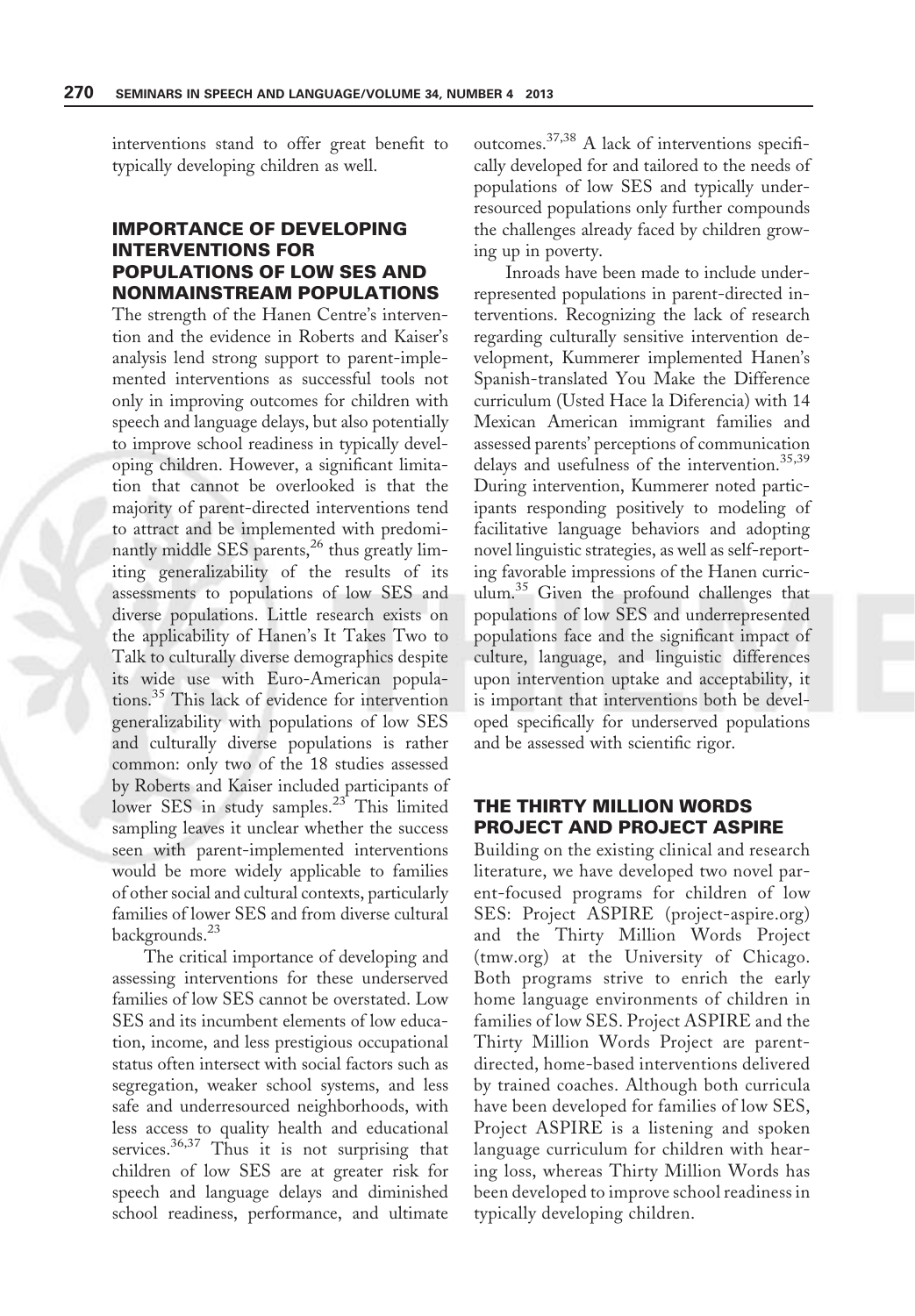The guiding philosophy of both programs is that parents are the key agents of change in their children's lives. As such, the curricula have been developed to support parents' learning styles, literacy and education levels, and daily routines, with high value placed on cultural competency. One potential limitation of parent-implemented intervention noted by Tannock and Girolametto is that the methodology assumes at least one parent has ample time to administer therapy activities with the child, which may be prohibitive to single-parent households, large families, or families of low SES, which are more likely to have other strains on parent time and availability.<sup>26</sup> To avoid limited uptake of therapeutic or beneficial activities, great emphasis is placed on matching language-enhancing strategies with daily routine activities so as to encourage generalization and adoption of positive linguistic practices.

These interventions are delivered through one-on-one home visits, utilizing computerbased, standardized modules that synthesize cross disciplinary research and best practices from the language and child development, health promotion, behavioral intervention research, and social marketing fields.<sup>40-42</sup> Behavior change techniques are embedded throughout the modules, which incorporate video modeling, constructive goal setting, and a novel technique we call "quantitative linguistic feedback" into each session to reinforce parent efforts and progress. Importantly, the Project ASPIRE and Thirty Million Words curricula do not promote changing cultural practices or idiomatic speech; rather, the curricula encourage practices that are scientifically demonstrated to positively impact development and school readiness in all children (e.g., responsive parenting, conversational turns, decontextualized language). Through knowledge, skill building, and supportive behavior change techniques, the curricula support parents' growing sense of agency in fostering their children's development, through the lens of their own linguistic style and unique parent–child relationship.

Sustained parental behavior change is at the heart of positively impacted child outcomes. To this end, behavioral interventions must incorporate evidence-based behavior

change theories. $43,44$  Three behavior change theories form the bedrock of the Thirty Million Words and Project ASPIRE curricula: the Health Belief Model,<sup>45</sup> Bandura's social cognitive theory,<sup>46</sup> and the Theory of Planned Behavior.<sup>47</sup> Incorporated throughout the programs' curricula are opportunities for parents to set, monitor, and respond to goals (Theory of Planned Behavior<sup>47</sup>) and to engage external prompts for behavior change (Health Belief Model<sup>45</sup>). Guided by these theories, the Thirty Million Words and Project ASPIRE interventional approach rests on three main philosophies: (1) increasing parent knowledge of child language development and the impact of parent linguistic input upon such development is critical to parent behavior change; (2) fostering parents' belief that children's language and cognitive development are malleable and impacted by parent input promotes parents' agency in facilitating their child's development; (3) providing objective, frequent feedback on parents' linguistic input can motivate and reinforce behavior change.

## Knowledge of Child Language Development

Studies indicate that the relation between parent use of child-directed speech and parent SES are mediated by knowledge of child development.<sup>21</sup> Thus we hypothesized that increasing parent knowledge of child development through intervention could positively impact parent linguistic input, and that demonstrating to parents how their language input affects their child's cognitive, behavioral, and educational outcomes would be essential in impacting parent behavior.<sup>44,48</sup> Woven throughout the Thirty Million Words and Project ASPIRE curricula are discussions of early child brain development ("Just by talking, you build and strengthen connections in your child's brain.") and the impacts of environment and parent language input upon development, school readiness, and school outcomes ("Just by talking, you get your child ready for school and help him reach his full potential."), along with strategies for supporting and facilitating this development.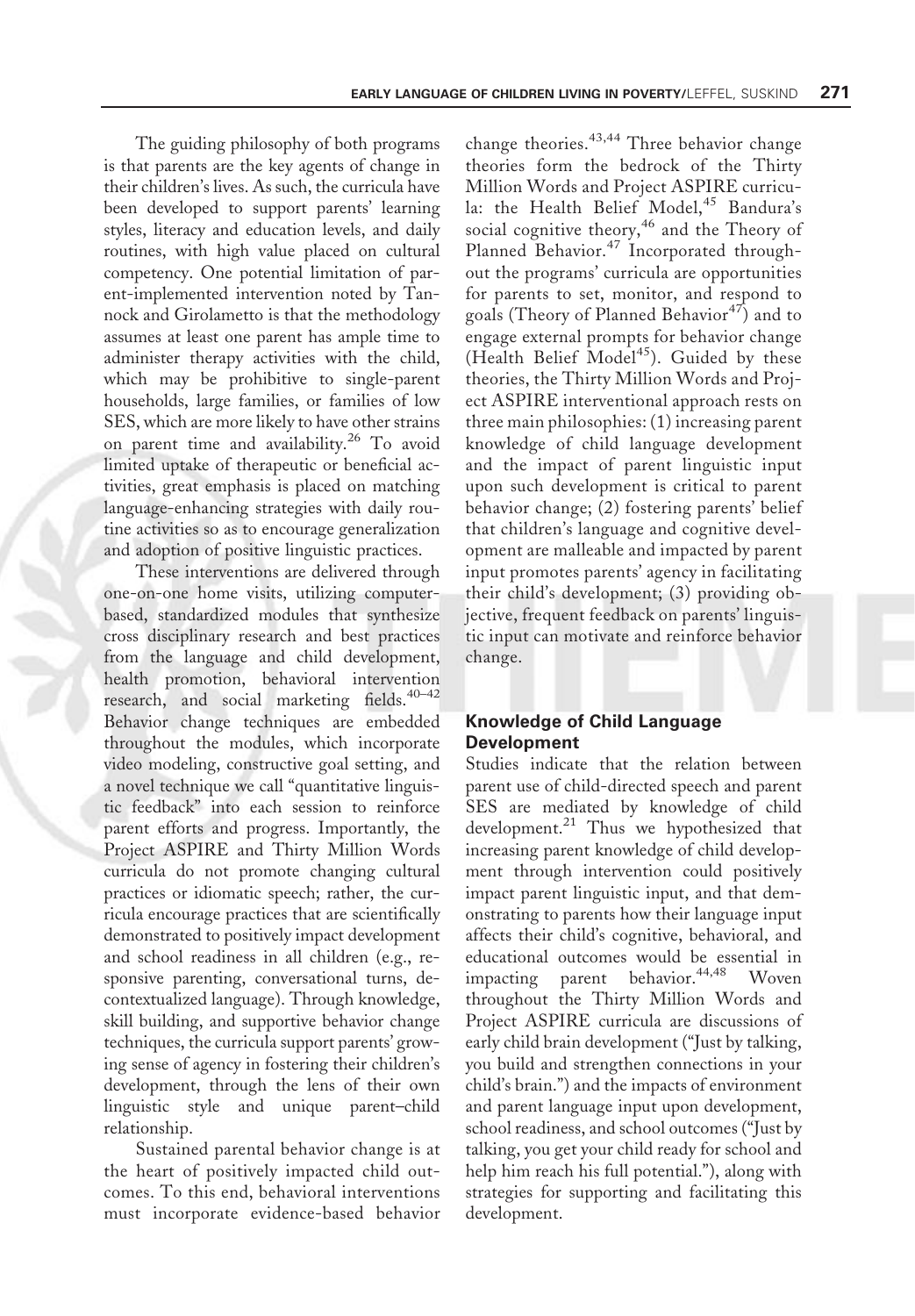Belief in the Malleability of Intelligence Increasing knowledge of child development and building skills to support that development are important for improving child language environments, yet are insufficient if parents do not believe that their child's intelligence and cognition are malleable and able to be enhanced through input.18,49,50 Dweck finds that individuals tend toward one of two opposing theories of intelligence: an "entity" theory, that intelligence is an inherited, fixed, and unchangeable trait, or an "incremental" theory, that intelligence is malleable and therefore can be increased with effort.<sup>51</sup> The importance of promoting incremental theories of intelligence is twofold: believing that intelligence and cognitive traits are malleable is an essential precursor to actions that promote such traits, and promotion of incremental theories in children have been demonstrated to lead to positive educational outcomes. Gunderson et al have demonstrated that parent praise of children's efforts rather than fixed traits at age 1 to 3 years predicts a malleable theory of intelligence at age 7 to 8 years, including a greater preference for challenging tasks and attributing success and failure to effort rather than inborn traits. $52$ Interventions promoting incremental theories of intelligence have demonstrated increased motivation, resilience, and academic achievement in middle school and college students.18,49,50,53 To this end, we promote incremental theories of intelligence by teaching parents that "your talk is what grows your baby's brain" and "children aren't born smart; they're made smart," to help parents develop a sense of agency as the key in their children's development and ultimate outcomes.

### Frequent Feedback on Performance

With qualitative and quantitative enhancements of parent linguistic input as the primary target of the Thirty Million Words and Project ASPIRE interventions, frequent and objective feedback on parent behavior is critical. Adult behavior change is complex, and the behavior change literature emphasizes the importance of theoretically based, well-defined strategies for effective intervention.<sup>42,54–56</sup> The interventions have adapted two strategies from the research

literature to promote and sustain parent behavior change: video modeling and quantitative linguistic feedback.<sup>57,58</sup>

#### Video Modeling

Building upon the well-established behavior change strategy of video modeling that involves videotaping a parent practicing a new behavior and reviewing the video with an interventionist to gain further insight, $14,58$  the Thirty Million Words and Project ASPIRE curricula view video modeling as an essential technique for skill building and enhancing mindfulness in parents. Each session, the parent and coach videotape themselves performing language-enhancing strategies with the child and then review the video together to discuss successes and challenges in adopting the given strategy. Parents and coaches discuss the video modeling collaboratively, highlighting "high talk" times and strategizing ways to enhance parent–child interaction at other times. Coaches are trained to provide feedback to parents through the lens of teaching tools embedded throughout the curricula by identifying positive parent behaviors and connecting them to child outcomes ("I can see you tuning in to what your child is paying attention to; that means all your words are building his brain."), to provide objective and constructive, rather than evaluative, feedback.

# Quantitative Linguistic Feedback

As a means to make concrete the rather nebulous concept of increasing one's own talk, the Thirty Million Words and Project ASPIRE curricula incorporate regular quantitative linguistic feedback. Through the use of the Language ENvironment Analysis (LENA) technology that works as a "linguistic pedometer," coaches provide parents with weekly quantitative linguistic feedback, which allows parents to see what their children hear over the course of a day through graphical reports of parents' actual linguistic input and engagement with their children.<sup>59,60</sup> The LENA is a wearable digital recording device that records for 16 continuous hours, quantifying adult and child word counts, conversational turn counts, and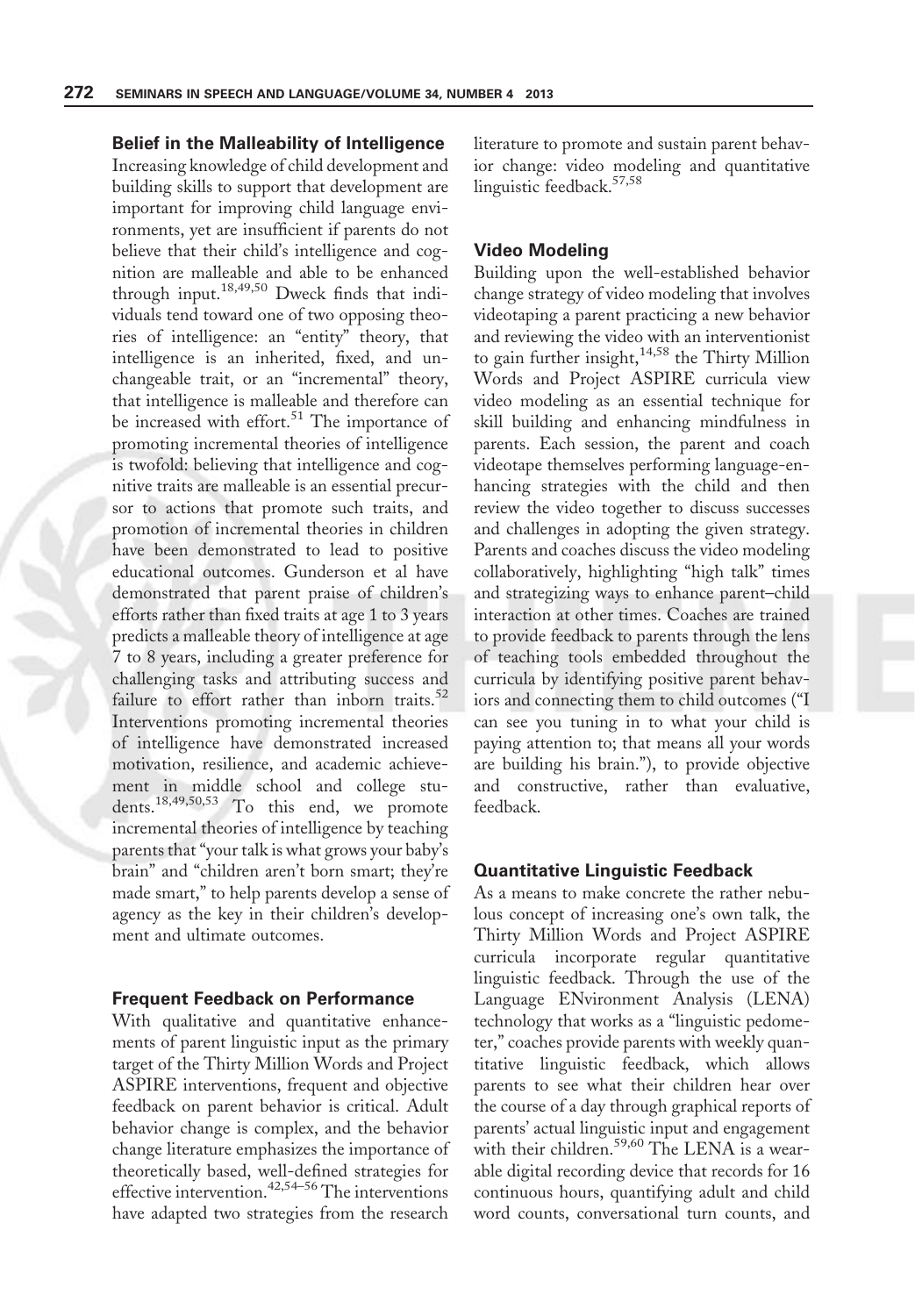quality of audio environment, including television exposure,<sup>61</sup> and grants an unprecedented window into the home language environment. Parents receive printed graphs reporting their recording results (see Fig. 1), which serve as "biofeedback" to allow them to monitor progress and support behavior change, making concrete and quantifiable their efforts. Each session, coaches and parents review prior feedback reports and set goals for the next recording. This regular goal setting and feedback has been found to be effective in causing behavior change in adults and is a foundational strategy to the Thirty Million Words and Project ASPIRE curricula.49,50,57,62

## Iterative Development of Thirty Million Words and Project ASPIRE

The formation of truly evidence-based curricula requires systematic development and assess-

ment. The initial concept of quantitative linguistic feedback and the core concepts of the Project ASPIRE and Thirty Million Words curricula were assessed in small proof-of-concept feasibility studies that demonstrated significant increase in adult words spoken and conversational turns elicited during intervention, as measured by the LENA system.<sup>59,60</sup> Building upon this promising foundation, the Thirty Million Words and Project ASPIRE curricula were expanded and formatively tested in one-on-one cognitive interviews and group sessions to assess acceptability and feasibility among the target demographic before testing for efficacy on a broader scale. The Project ASPIRE curriculum is currently undergoing assessment in a quasi-experimental study with early intervention providers, whereas the full Thirty Million Words curriculum was tested in a randomized controlled trial on the south side of Chicago.

52

April 8

2.00<br>PM 3:00



**Figure 1** Quantitative linguistic feedback report example.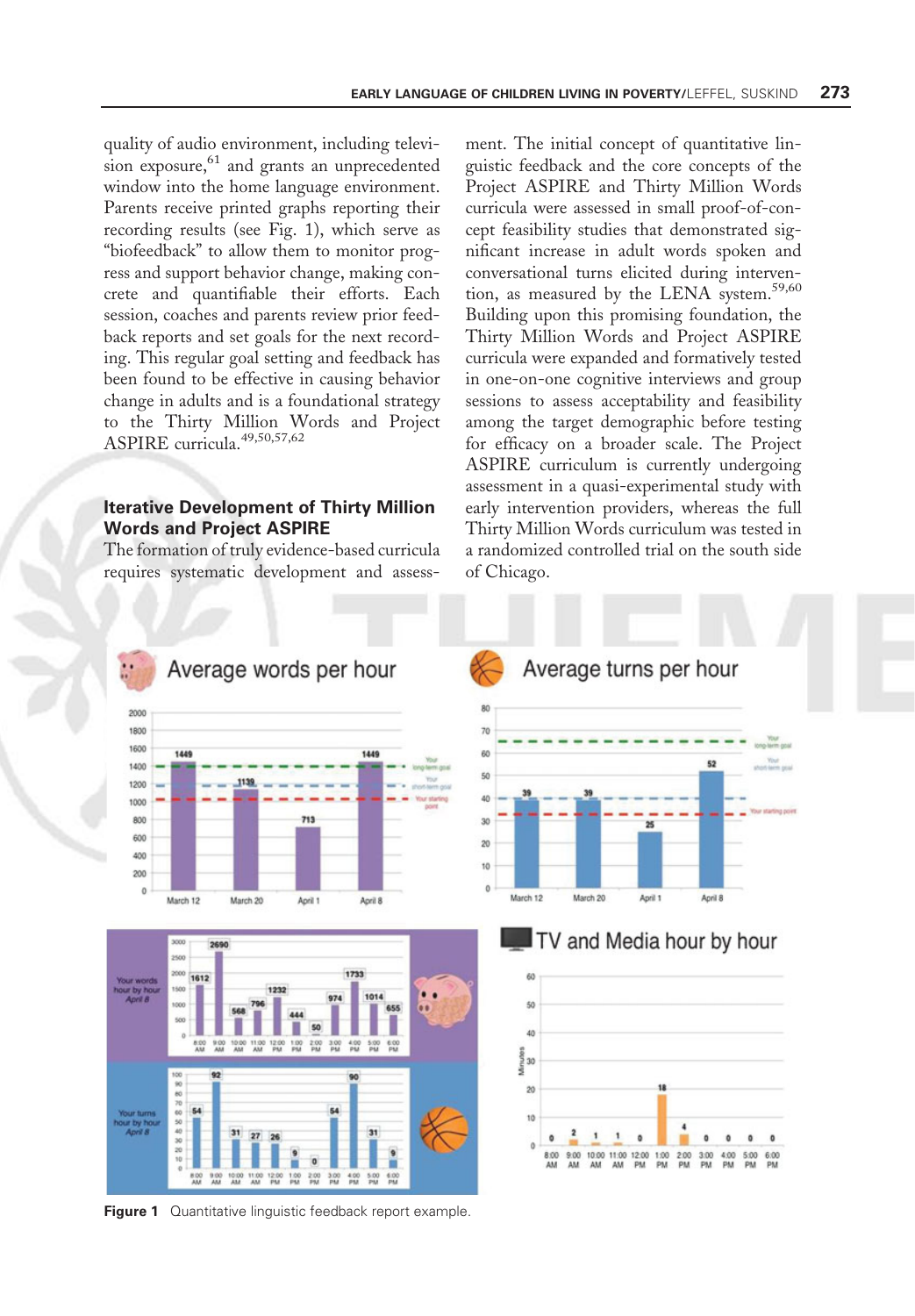The results of the randomized controlled trial gave promising evidence of the efficacy of the Thirty Million Words intervention.<sup>63</sup> The Thirty Million Words intervention was found to significantly increase parent knowledge of child language development and, particularly, their own role in that development. We believe this increase in knowledge and understanding is integral to parents' behavior change and ultimate intervention success. Parent linguistic input and interaction was positively impacted, evidenced with increased adult word counts, conversational turn counts, and increased diversity of parent vocabulary, measured by word types. The most prominent change noted in parent behavior was the significant increase in conversational interaction with their children. We consider this to be a clear measure of language environment enhancement as it is indicative of actual parent–child interaction.

Notably, parent linguistic behaviors dropped after intervention, though still remaining above initial baseline levels. For true language environment enhancement, behavior change must be sustained beyond the intervention period; thus, supports must be put in place to help parents maintain gains made during intervention. To this end, the Thirty Million Words curriculum has been modified and expanded and postintervention booster sessions are being incorporated to provide continued support beyond the intensive intervention sessions. A longitudinal study to test the expanded Thirty MillionWords curriculum is currently being planned to better understand intervention effects on both parent behavior and long-term child outcomes.

The Thirty Million Words and Project ASPIRE interventions have demonstrated promise in effecting behavior change through one-on-one transmission. But to have impact on a broader level, we must think at a population level. By using what these two successful projects have taught us about effectively changing language environments, we must work toward developing an economically feasible, successfully disseminated nation-level program. An important aspect of scaling and disseminating the broader messages of the curricula will be harnessing the power of social capital. Participants in both programs frequently reported sharing information and strategies from the curricula with family, friends, and even strangers in the community. Fostering this desire to share and investigating ways to further harness parents' social capital and established social and relational networks has the potential to both magnify and support behavior change,  $64$  as well as more broadly disseminate the messaging.

#### **CONCLUSION**

With 16 million children living at or below the federal poverty line in the United States and another 16 million living in relative poverty (CDF 2011<sup>25</sup>), the urgency to address the staggering achievement gap faced by children of low SES cannot be overstated. The contributing factors to this gap are multifactorial and complex; yet the influence of children's early language environments is profound and undeniable. Involvement of parents is critical in improving children's early language environments and ultimately addressing this gap so that all children may reach their full potentials. Both the Thirty Million Words Project and Project ASPIRE have demonstrated promise in effecting behavior change through one-on-one transmission. The curricula have shown that parents can become active participants in changing their children's language environments when they are given the proper tools, encouragement, and an understanding of their own importance in their children's development. However, to have impact on a broader level, we must develop and refine a scalable approach that may easily and economically be expanded to a population level so that all parents have the support to help their children reach their full potentials.

#### **REFERENCES**

- 1. Hart B, Risley TR. Meaningful Differences in the Everyday Experience of Young American Children. Baltimore, MD: Brookes Publishing Company; 1995
- 2. Forget-Dubois N, Dionne G, Lemelin JP, Pérusse D, Tremblay RE, Boivin M. Early child language mediates the relation between home environment and school readiness. Child Dev 2009;80:736–749
- 3. Law J, Rush R, Schoon I, Parsons S. Modeling developmental language difficulties from school entry into adulthood: literacy, mental health, and employment outcomes. J Speech Lang Hear Res 2009;52:1401–1416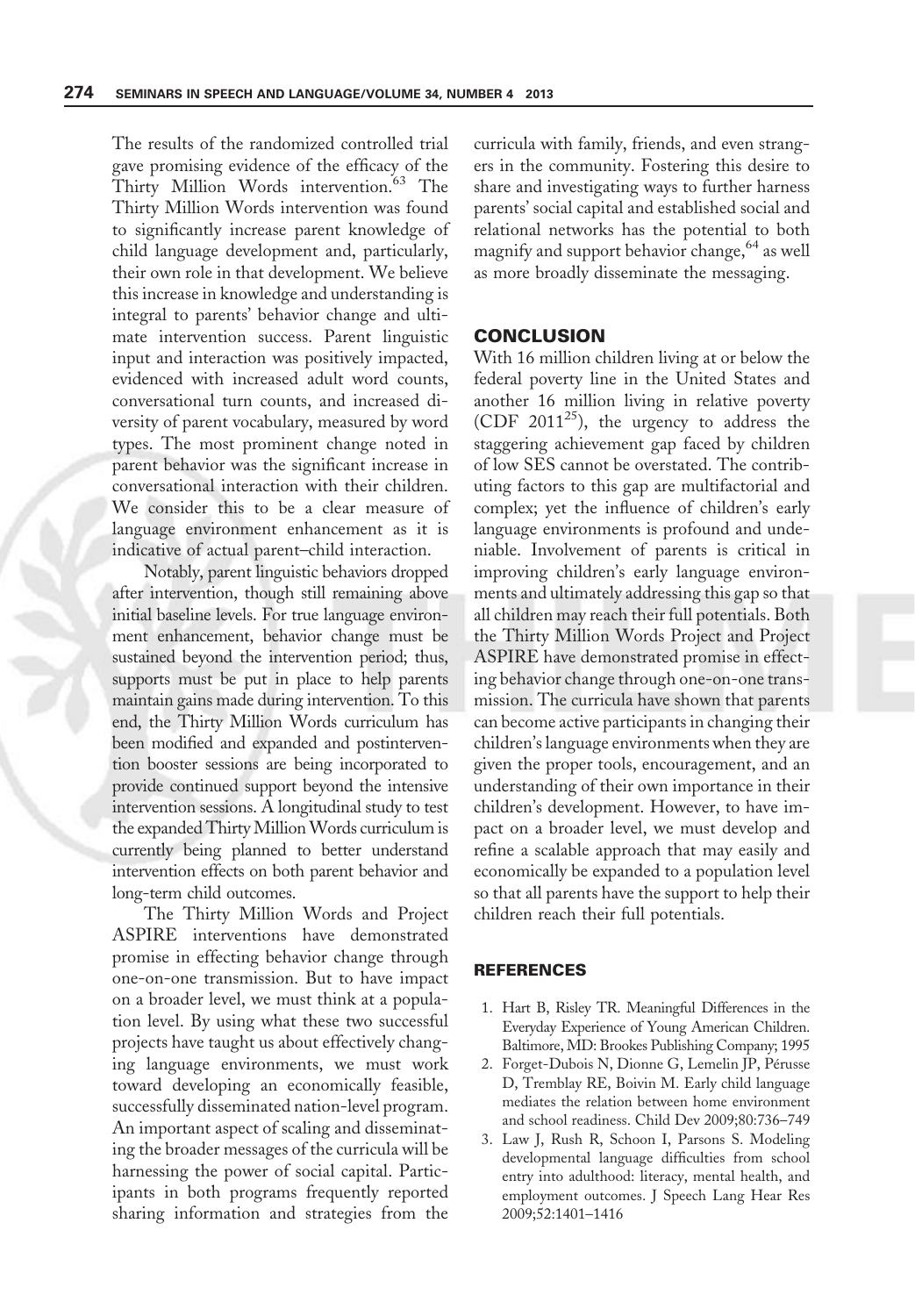- 4. Phillips M. Parenting, time use, and disparities in academic outcomes. In: Duncan GJ, Murnane RJ, eds. Whither Opportunity? Rising Inequality, Schools, and Children's Life Chances. New York, NY: Russell Sage Foundation; 2011:207–228
- 5. Hart B, Risley TR. American parenting of language-learning children: persisting differences in family-child interactions observed in natural home environments. Dev Psychol 1992;28:1096–1105
- 6. Hoff E. Interpreting the early language trajectories of children from low-SES and language minority homes: implications for closing achievement gaps. Dev Psychol 2013;49:4–14
- 7. Huttenlocher J, Vasilyeva M, Cymerman E, Levine S. Language input and child syntax. Cognit Psychol 2002;45:337–374
- 8. Bornstein MH, Tamis-Lemonda CS, Hahn CS, Haynes OM. Maternal responsiveness to young children at three ages: longitudinal analysis of a multidimensional, modular, and specific parenting construct. Dev Psychol 2008;44:867–874
- 9. Huttenlocher J, Haight W, Bryk A, Seltzer M, Lyons T. Early vocabulary growth: relation to language input and gender. Dev Psychol 1991; 27:236–248
- 10. Kaiser AP, Hancock TB. Teaching parents new skills to support their young children's development. Infants Young Child 2003;16:9–21
- 11. Landry SH, Smith KE, Swank PR, Miller-Loncar CL. Early maternal and child influences on children's later independent cognitive and social functioning. Child Dev 2000;71:358–375
- 12. Reilly S, Wake M, Ukoumunne OC, et al. Predicting language outcomes at 4 years of age: longitudinal findings from early language in Victoria study. Pediatrics 2010;126:1530–1537
- 13. Snow CF. Mothers' speech to children learning language. Child Dev 1972;43:549–565
- 14. Landry SH, Smith KE, Swank PR, Guttentag C. A responsive parenting intervention: the optimal timing across early childhood for impacting maternal behaviors and child outcomes. Dev Psychol 2008;44:1335–1353
- 15. Huttenlocher J, Waterfall H, Vasilyeva M, Vevea J, Hedges LV. Sources of variability in children's language growth. Cognit Psychol 2010;61: 343–365
- 16. Fernald A, Marchman VA, Weisleder A. SES differences in language processing skill and vocabulary are evident at 18 months. Dev Sci 2013; 16:234–248
- 17. Hoff E, Tian C. Socioeconomic status and cultural influences on language. J Commun Disord 2005;38:271–278
- 18. DesJardin JL, Eisenberg LS. Maternal contributions: supporting language development in young children with cochlear implants. Ear Hear 2007;28:456–469
- 19. Hammer CS, Tomblin JB, Zhang X, Weiss AL. Relationship between parenting behaviours and specific language impairment in children. Int J Lang Commun Disord 2001;36:185–205
- 20. Meadows-Orland K. Effects of mother and infant hearing status on interactions at twelve and eighteen months. J Deaf Stud Deaf Educ 1997;2:26–36
- 21. Rowe ML. Child-directed speech: relation to socioeconomic status, knowledge of child development and child vocabulary skill. J Child Lang 2008; 35:185–205
- 22. Spencer PE, Gutfreund M. Directiveness in mother-infant interactions. In: Moores DF, Meadow-Orlans KP, eds. Educational and Developmental Aspects of Deafness. Washington, DC: Gallaudet University Press; 1990
- 23. Roberts MY, Kaiser AP. The effectiveness of parentimplemented language interventions: a meta-analysis. Am J Speech Lang Pathol 2011; 20:180–199
- 24. Isaacs JB. Starting school at a disadvantage: The school readiness of poor children. Brookings Institution. [http://www.brookings.edu/~/media/research/](http://www.brookings.edu/~/media/research/files/papers/2012/3/19%20school%20disadvantage%20isaacs/0319_school_disadvantage_isaacs.pdf) [files/papers/2012/3/19%20school%20disadvantage%](http://www.brookings.edu/~/media/research/files/papers/2012/3/19%20school%20disadvantage%20isaacs/0319_school_disadvantage_isaacs.pdf) [20isaacs/0319\\_school\\_disadvantage\\_isaacs.pdf.](http://www.brookings.edu/~/media/research/files/papers/2012/3/19%20school%20disadvantage%20isaacs/0319_school_disadvantage_isaacs.pdf) Published March 2012. Accessed May 20, 2013
- 25. Children's Defense Fund. The state of America's children. 2011. Available at: [http://www.childrens](http://www.childrensdefense.org/child-research-data-publications/data/state-of-americas-2011.pdf)[defense.org/child-research-data-publications/data/](http://www.childrensdefense.org/child-research-data-publications/data/state-of-americas-2011.pdf) [state-of-americas-2011.pdf](http://www.childrensdefense.org/child-research-data-publications/data/state-of-americas-2011.pdf). Accessed April 8, 2013
- 26. Tannock R, Girolametto L. Reassessing parent-focused language intervention programs. In: Warren SF, Reichle JE, ed. Causes and Effects in Communication and Language Intervention. Communication and Language Intervention Series, Vol. 1. Baltimore, MD: Paul H. Brookes Publishing; 1992:49–79
- 27. Individuals with Disabilities Education Improvement Act of 2004. 108th Congress
- 28. Kaiser AP, Hancock TB. Teaching parents new skills to support their young children's development. Infants Young Child 2003;16:9–21
- 29. Kashinath S, Woods J, Goldstein H. Enhancing generalized teaching strategy use in daily routines by parents of children with autism. J Speech Lang Hear Res 2006;49:466–485
- 30. McWilliam CL, Ward-Griffin C, Sweetland D, Sutherland C, O'Halloran L. The experience of empowerment in in-home services delivery. Home Health Care Serv Q 2001;20:49–71
- 31. Pickstone C, Goldbart J, Marshall J, Rees A, Roulstone S. A systematic review of environmental interventions to improve child language outcomes for children with or at risk of primary language impairment. J Res Spec Educ Needs 2009;9:66–79
- 32. Reese E, Sparks A, Leyva D. A review of parent interventions for preschool children's language and emergent literacy. J Early Child Literacy 2010; 10:97–117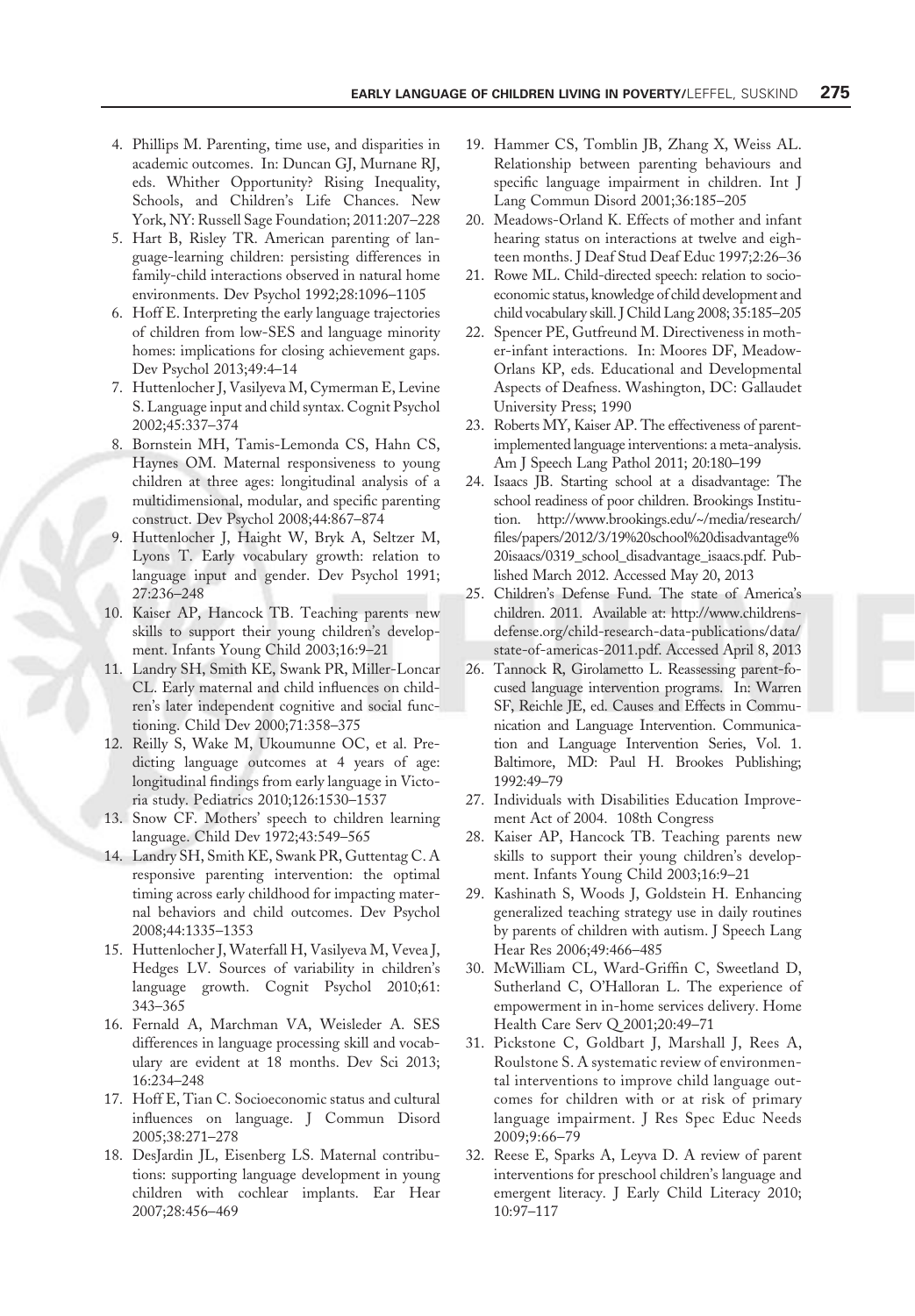- 33. Hanen Centre. It Takes Two to Talk the Hanen program for parents: research summary. Hanen Centre. Available at: [http://www.hanen.org/Helpful-](http://www.hanen.org/Helpful-Info/Research-Summaries/It-Takes-Two-To-Talk-Research-Summary.aspx)[Info/Research-Summaries/It-Takes-Two-To-Talk-](http://www.hanen.org/Helpful-Info/Research-Summaries/It-Takes-Two-To-Talk-Research-Summary.aspx)[Research-Summary.aspx](http://www.hanen.org/Helpful-Info/Research-Summaries/It-Takes-Two-To-Talk-Research-Summary.aspx). Accessed May 28, 2013
- 34. Tannock R, Girolametto L, Siegel LS. Language intervention with children who have developmental delays: effects of an interactive approach. Am J Ment Retard 1992;97:145–160
- 35. Kummerer S. Research on Mexican Mothers' Perceptions of Communication Disabilities and of the Usefulness of the You Make the Difference Guidebook—Part II. Hanen Early Language Program; 2010
- 36. Law J, Todd L, Clark J, Mroz M, Carr J. Early Language Delays in the UK. London, UK: Save the Children Fund; 2013
- 37. Kelly DJ. Language acquisition challenges for preschoolers residing in low-SES households: Implications for speech-language pathologists and developmental researchers. Perspect Lang Learn Educ 2010;17:41–48
- 38. Campbell TF, Dollaghan CA, Rockette HE, et al. Risk factors for speech delay of unknown origin in 3-year-old children. Child Dev 2003;74:346–357
- 39. Kummerer S. Part 1: Research on Mexican Immigrant Mothers' Perceptions of Communication Disabilities and the Usefulness of the You Make the Difference Guidebook. Hanen Early Language Program; 2010
- 40. Baxendale J, Hesketh A. Comparison of the effectiveness of the Hanen Parent Programme and traditional clinic therapy. Int J Lang Commun Disord 2003;38:397–415
- 41. Heath C, Heath D. Made to Stick: Why Some Ideas Survive and Others Die. New York, NY: Random House; 2007
- 42. Michie S, Jochelson K, Markham WA, Bridle C. Low-income groups and behaviour change interventions: a review of intervention content, effectiveness and theoretical frameworks. J Epidemiol Community Health 2009;63:610–622
- 43. Michie S, Abraham C, Eccles MP, Francis JJ, Hardeman W, Johnston M. Strengthening evaluation and implementation by specifying components of behaviour change interventions: a study protocol. Implement Sci 2011;6:10
- 44. Michie S, Johnston M, Francis J, Hardeman W, Eccles M. From theory to intervention: mapping theoretically derived behavioural determinants to behaviour change techniques. Appl Psychol 2008;57:660–680
- 45. Rosenstock IM, Strecher VJ, Becker MH. Social learning theory and the health belief model. Health Educ Q 1988;15:175–183
- 46. Bandura A. Social Foundations of Thought and Action: A Social Cognitive Theory. Upper Saddle River, NJ: Prentice Hall; 1986
- 47. Ajzen I. The theory of planned behavior. Organ Behav Hum Decis Process 1991;50:179–211
- 48. Bandura A. The anatomy of stages of change. Am J Health Promot 1997;12:8–10
- 49. Ajzen I. The directive influence of attitudes on behavior. In: Gollwitzer PM, Bargh JA, eds. The Psychology of Action: Linking Cognition and Motivation to Behavior. New York, NY: Guilford Press; 1996:385–403
- 50. White KM, Wellington L. Predicting participation in group parenting education in an Australian sample: the role of attitudes, norms, and control factors. J Prim Prev 2009;30:173–189
- 51. Dweck CS. Mindset: The New Psychology of Success. New York, NY: Random House; 2006
- 52. Gunderson EA, Gripshover SJ, Romero C, Dweck CS, Goldin-Meadow S, Levine SC. Parent praise to 1- to 3-year olds predicts children's motivational frameworks 5 years later. Child Dev 2013
- 53. Dweck CS. The perils and promises of praise. Educ Leadersh 2007;65:34–39
- 54. Abraham C, Michie S. A taxonomy of behavior change techniques used in interventions. Health Psychol 2008;27:379–387
- 55. Michie S, Johnston M, Abraham C, Lawton R, Parker D, Walker A; "Psychological Theory" Group. Making psychological theory useful for implementing evidence based practice: a consensus approach. Qual Saf Health Care 2005;14: 26–33
- 56. Michie S, Fixsen D, Grimshaw JM, Eccles MP. Specifying and reporting complex behaviour change interventions: the need for a scientific method. Implement Sci 2009;4:40
- 57. Janz NK, Champion VL, Stretcher VJ. The health belief model. In: Glanz K, Rimer BK, Lewis FM, eds. Health Behavior and Health Education: Theory, Research, and Practice. San Francisco, CA: Jossey-Bass; 2002
- 58. Mendelsohn AL, Valdez PT, Flynn V, et al. Use of videotaped interactions during pediatric well-child care: impact at 33 months on parenting and on child development. J Dev Behav Pediatr 2007;28: 206–212
- 59. Sacks C, Shay S, Repplinger L, et al. Pilot testing of a parent-directed intervention (Project ASPIRE) for underserved children who are deaf or hard of hearing. Child Lang Teach Ther, In press
- 60. Suskind D, Leffel KR, Hernandez MW, et al. An exploratory study of "quantitative linguistic feedback": Effect of LENA feedback on adult language production. Commun Disord Q 2013;34: 199–209
- 61. Gilkerson J, Richards JA. The LENA foundation natural language study. LENA Technical Report: LTR-02–2. 2008. Available at: [www.lenafounda](http://www.lenafoundation.org/TechReport.aspx/Natural_Language_Study/LTR-02-2)[tion.org/TechReport.aspx/Natural\\_Language\\_Study/](http://www.lenafoundation.org/TechReport.aspx/Natural_Language_Study/LTR-02-2) [LTR-02-2](http://www.lenafoundation.org/TechReport.aspx/Natural_Language_Study/LTR-02-2). Accessed May 20, 2013